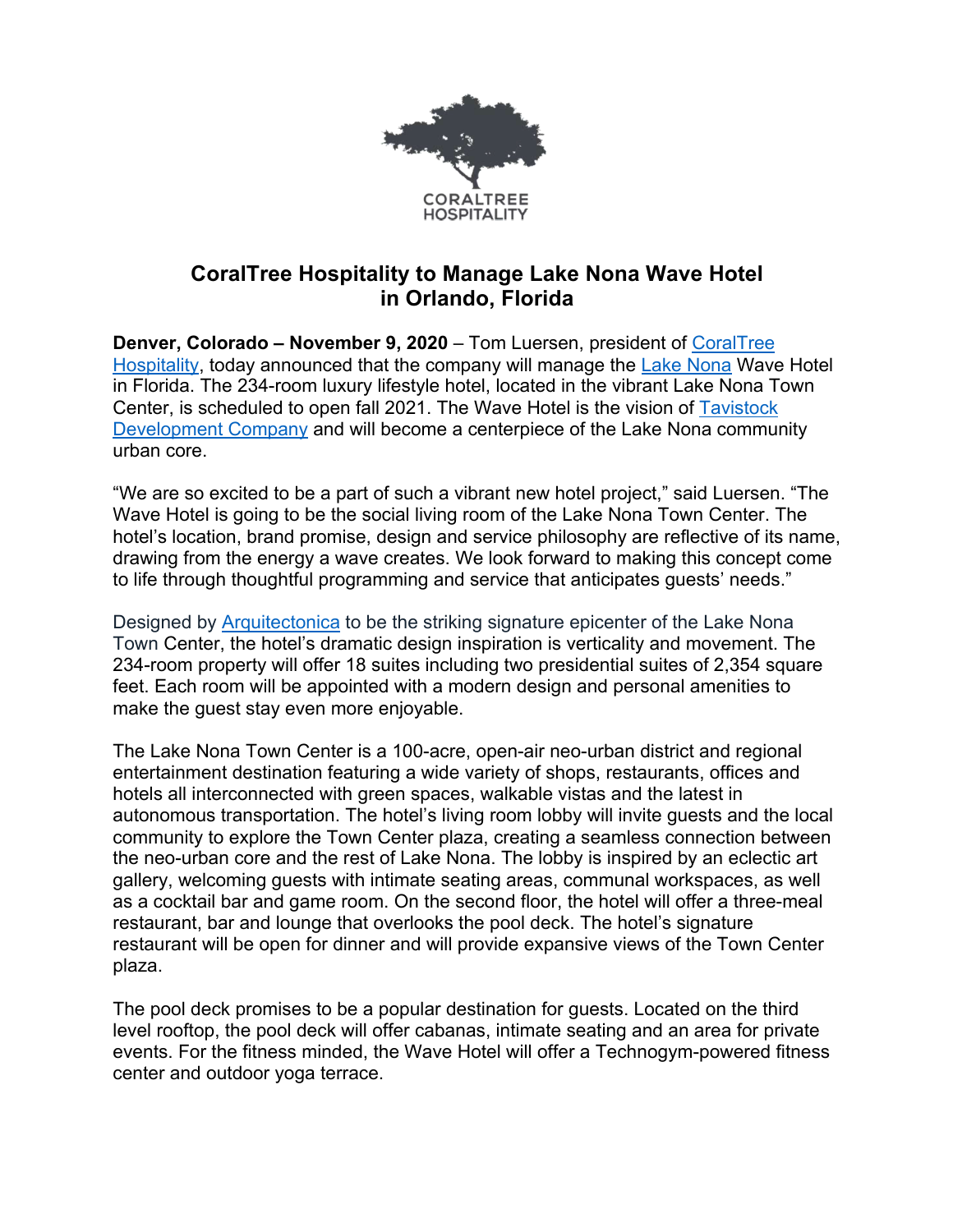The hotel also promises to be a draw for groups, meetings, galas and social gatherings with more than 10,000 square feet of flexible event space.

The hotel is thoughtfully designed with new technologies such as View Smart Windows, which will enclose the entire structure. View Smart Windows are said to be the most intelligent glass in the world and possess an energy-efficient design solution that instinctively blocks heat and glare but not the view, maximizing comfort and a connection to the outdoors.

"Lake Nona began as a desire for smarter, more sustainable everyday living and quickly became one of the best-selling master designed communities in America," said Rasesh Thakkar, senior managing director of Tavistock. "Lake Nona has redefined what a master-planned community looks like and our centerpiece hotel – The Wave Hotel – will be an elevated reflection of our mission for Lake Nona, which is to create the ideal place that inspires human potential through innovative collaboration. We are thrilled to bring such experienced hoteliers as CoralTree on board to help us launch and manage this exciting, new hotel."

Located minutes from Orlando International Airport, Lake Nona is a 17 square-mile, master-designed community with thousands of residents, hundreds of businesses and millions of visitors each year. Created by Tavistock, Lake Nona is built on partnerships and innovations that bridge the connection between live, work, stay and play. An idealized city of the future, Lake Nona is an environment designed for people, institutions and businesses to thrive.

## **About CoralTree Hospitality Group**

Launched in December 2018, CoralTree Hospitality Group is a wholly-owned subsidiary of Los Angeles based Lowe, a real estate investment, management and development firm. Colorado-based CoralTree delivers distinctive, memorable experiences that celebrate the surroundings, culture and community of each property. CoralTree was named among the top 20 hotel management companies in the U.S. after only one year of operation by Hotel Business magazine. The company provides hospitality and asset management services to 19 hotels and resorts in the United States and Mexico. The collection includes independent, branded and soft-branded properties such as Terranea Resort on the Southern California coast, Vivo Resorts in Mexico, Hotel Lincoln in Chicago, The Woodlands Resort in Houston, Hotel Vitale in San Francisco and Ptarmigan Inn in Steamboat Springs, Colo. The company also is overseeing the creation of The Eddy Hotel in Golden, Colo. which is scheduled to open in 2021. For more information on CoralTree, visit www.CoralTreeHospitality.com.

## **About Lake Nona**

Located in Orlando, Florida, Lake Nona is one of the fastest-growing master-planned communities in America developed by Tavistock Development Company. Known for thoughtfully-designed neighborhoods, top-rated education facilities, business and research clusters, retail and entertainment centers, and diverse work spaces, Lake Nona encompasses the best Central Florida has to offer. Lake Nona sets the foundation for a collaborative relationship between the people who live, work, and visit there by